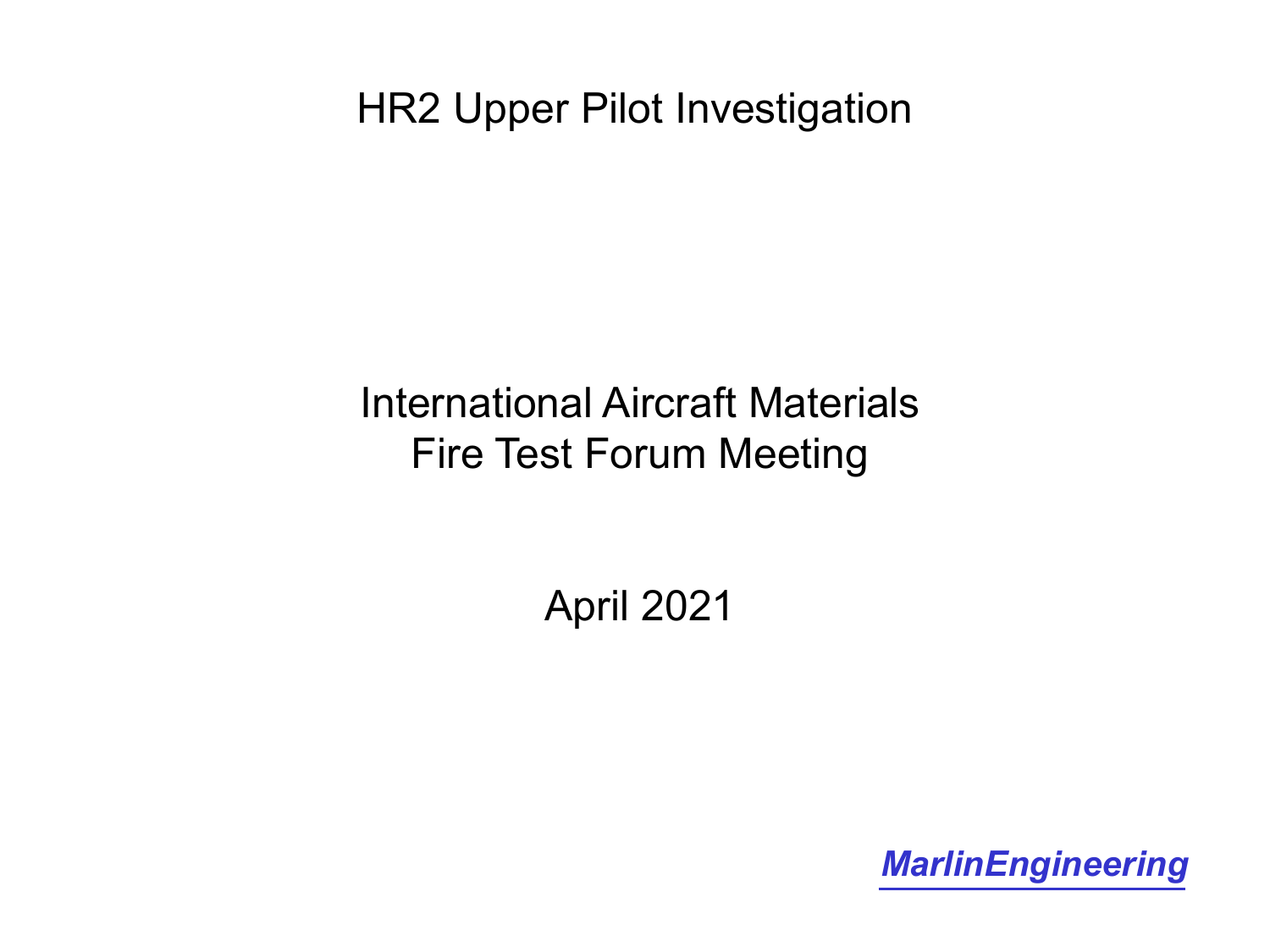#### **Background**

During the recent HR2 TRL6 exercise at the FAA Technical Center, it was noted on the MEI machine most of the Boeing standard panels caused the upper pilots to extinguish longer than the required 3 seconds per the rule. None of the tests were voided and eventually the flames did relight.

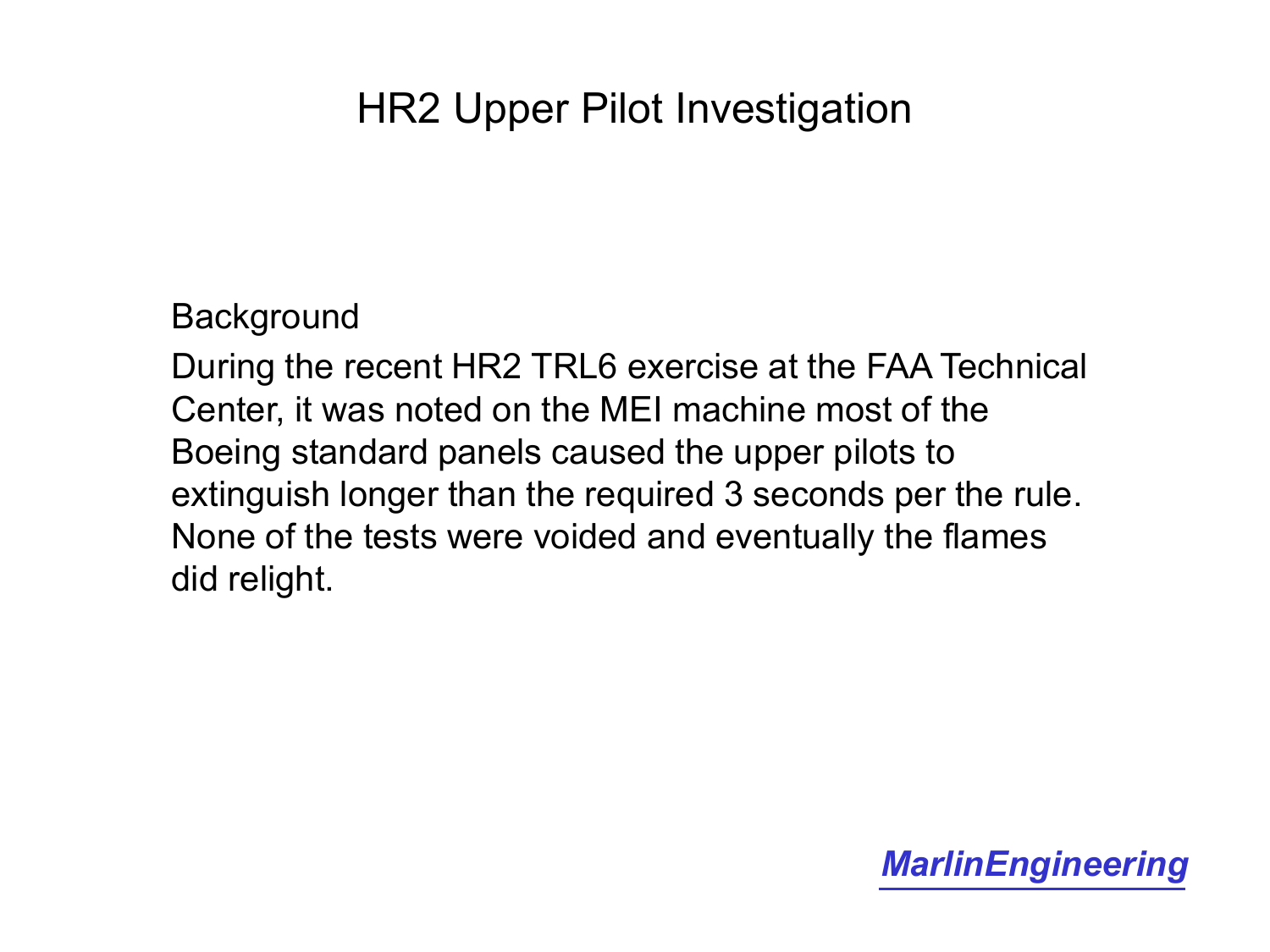#### **Background**

During the recent HR2 TRL6 exercise at the FAA Technical Center, it was noted on the MEI machine most of the Boeing standard panels caused the upper pilots to extinguish longer than the required 3 seconds per the rule. None of the tests were voided and eventually the flames did relight.

It was not felt that the flames being extinguished affected the overall results and all values were retained.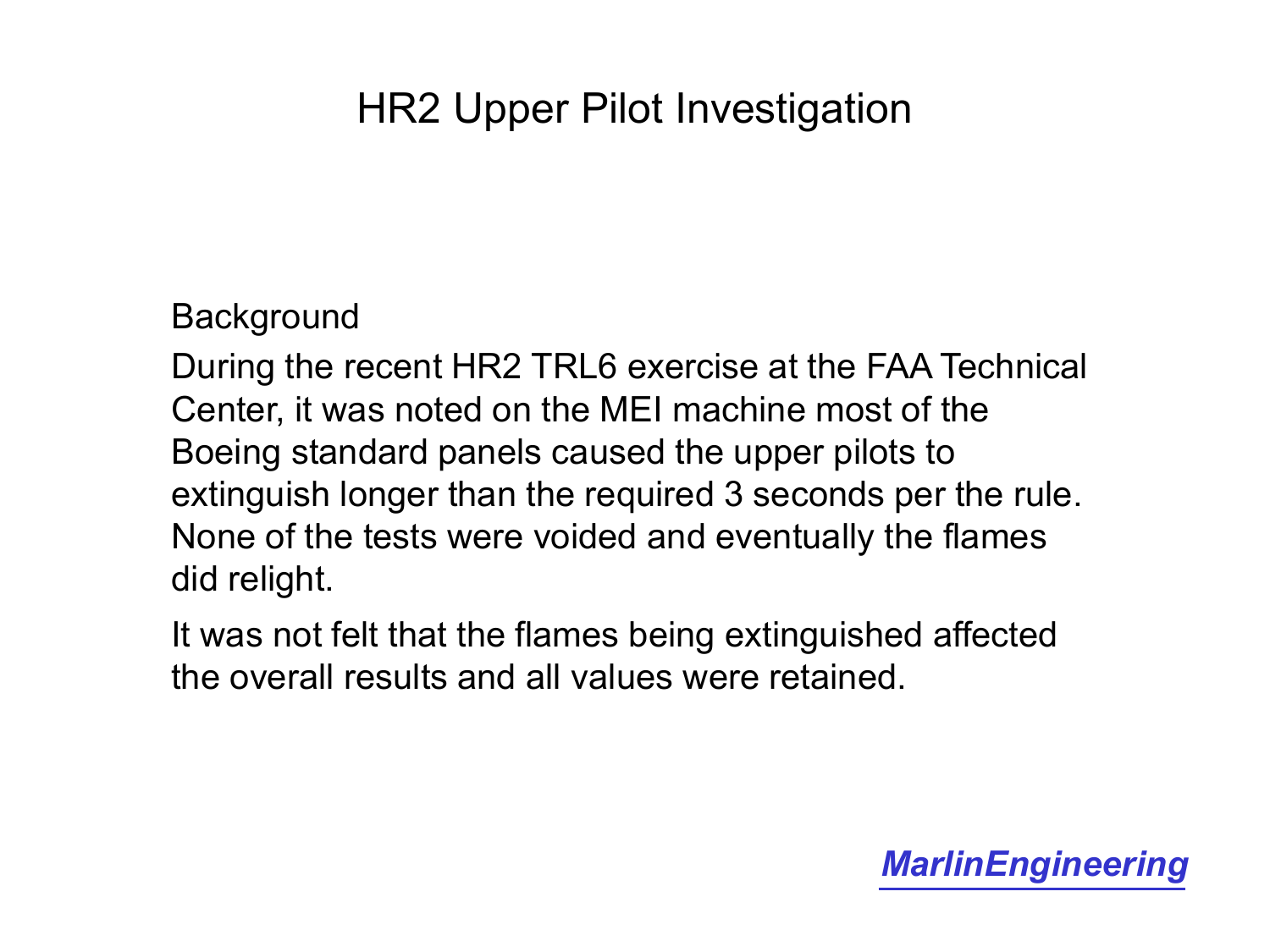**Background** 

Since this phenomenon still occurs in industry and can cause many voided tests for what perfectly acceptable test values would be, it was decided to perform a separate research project to look for other solutions.

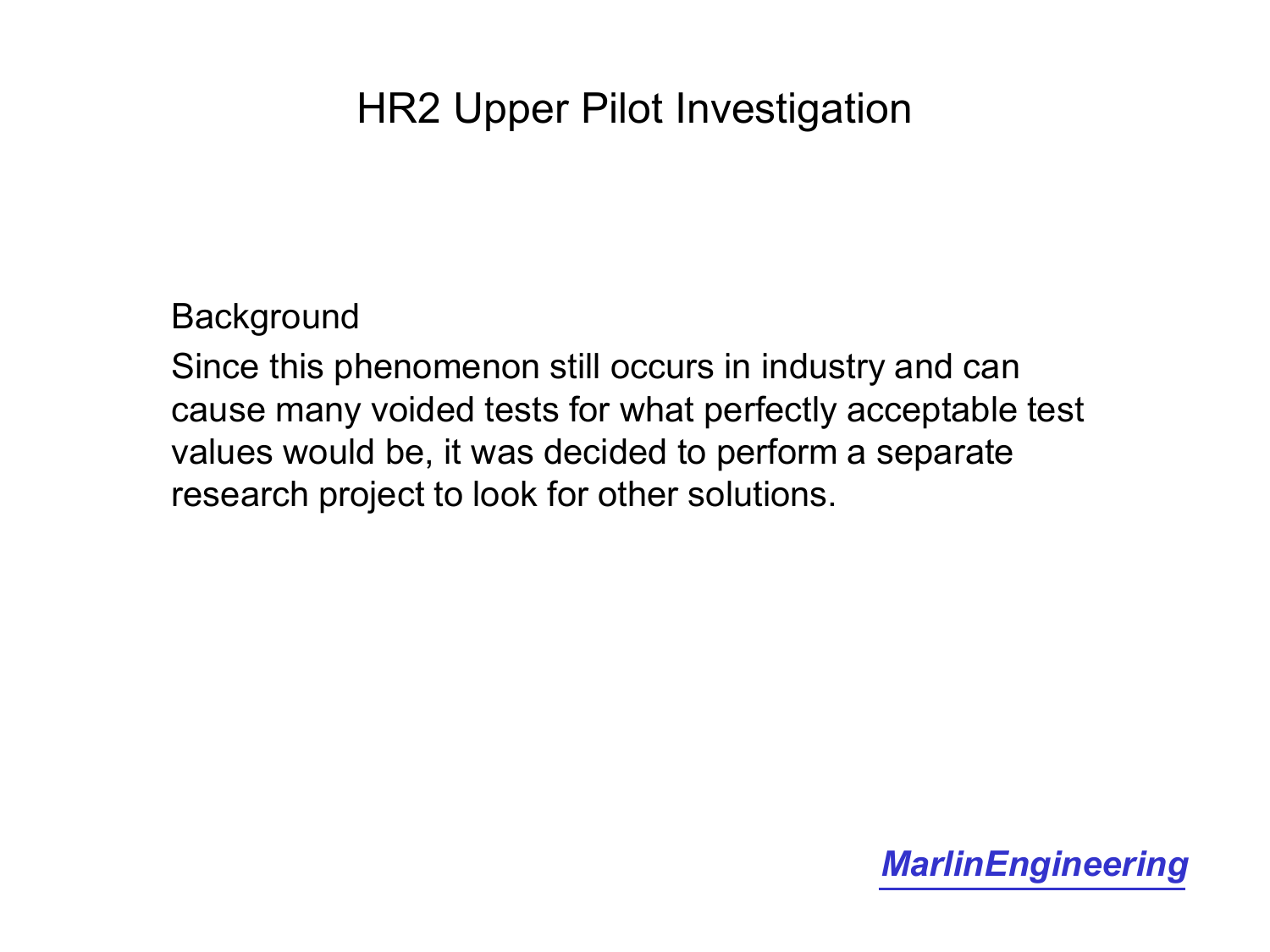#### **Background**

Since this phenomenon still occurs in industry and can cause many voided tests for what perfectly acceptable test values would be, it was decided to perform a separate research project to look for other solutions.

It was also noted that the reason for the flames extinguishing was due to flame retardants being released from the burning test sample, not necessarily due to the force of the airflow.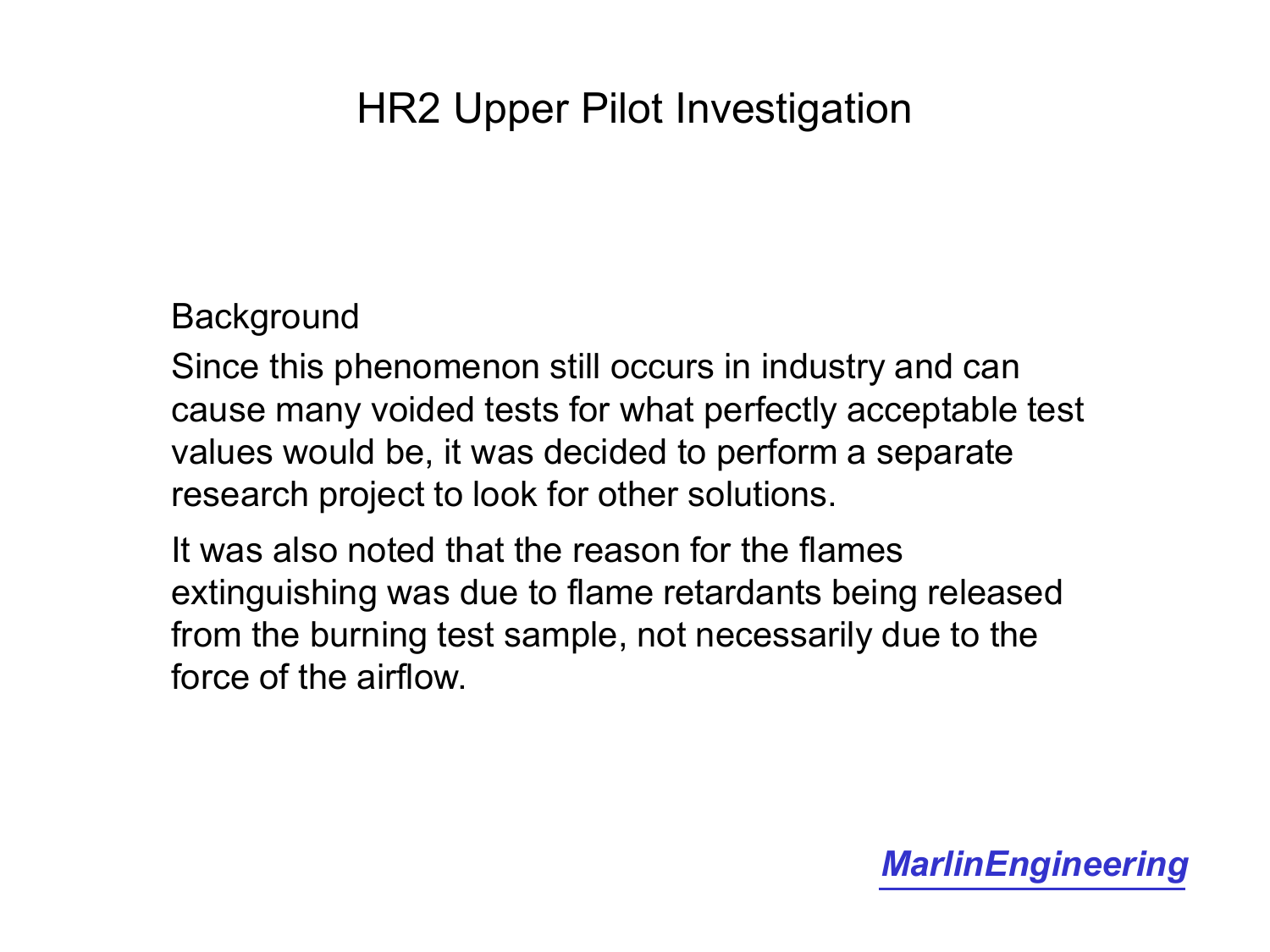#### **Background**

Since this phenomenon still occurs in industry and can cause many voided tests for what perfectly acceptable test values would be, it was decided to perform a separate research project to look for other solutions.

It was also noted that the reason for the flames extinguishing was due to flame retardants being released from the burning test sample, not necessarily due to the force of the airflow.

One suggestion was to manufacture a clip-on deflector made from a drip tray to slightly deflect the gases away from the pilot flames.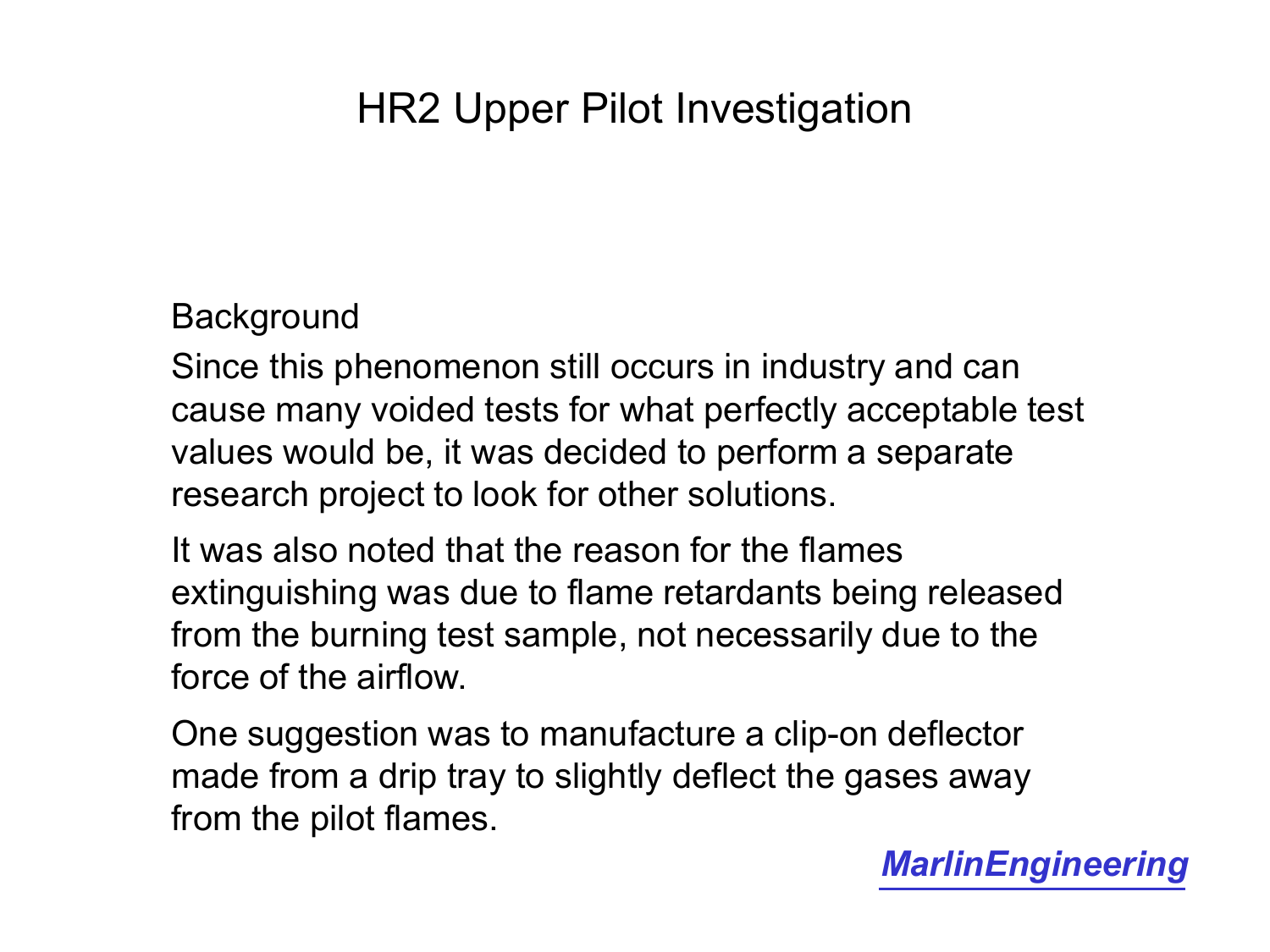

Sample Holder with Deflector installed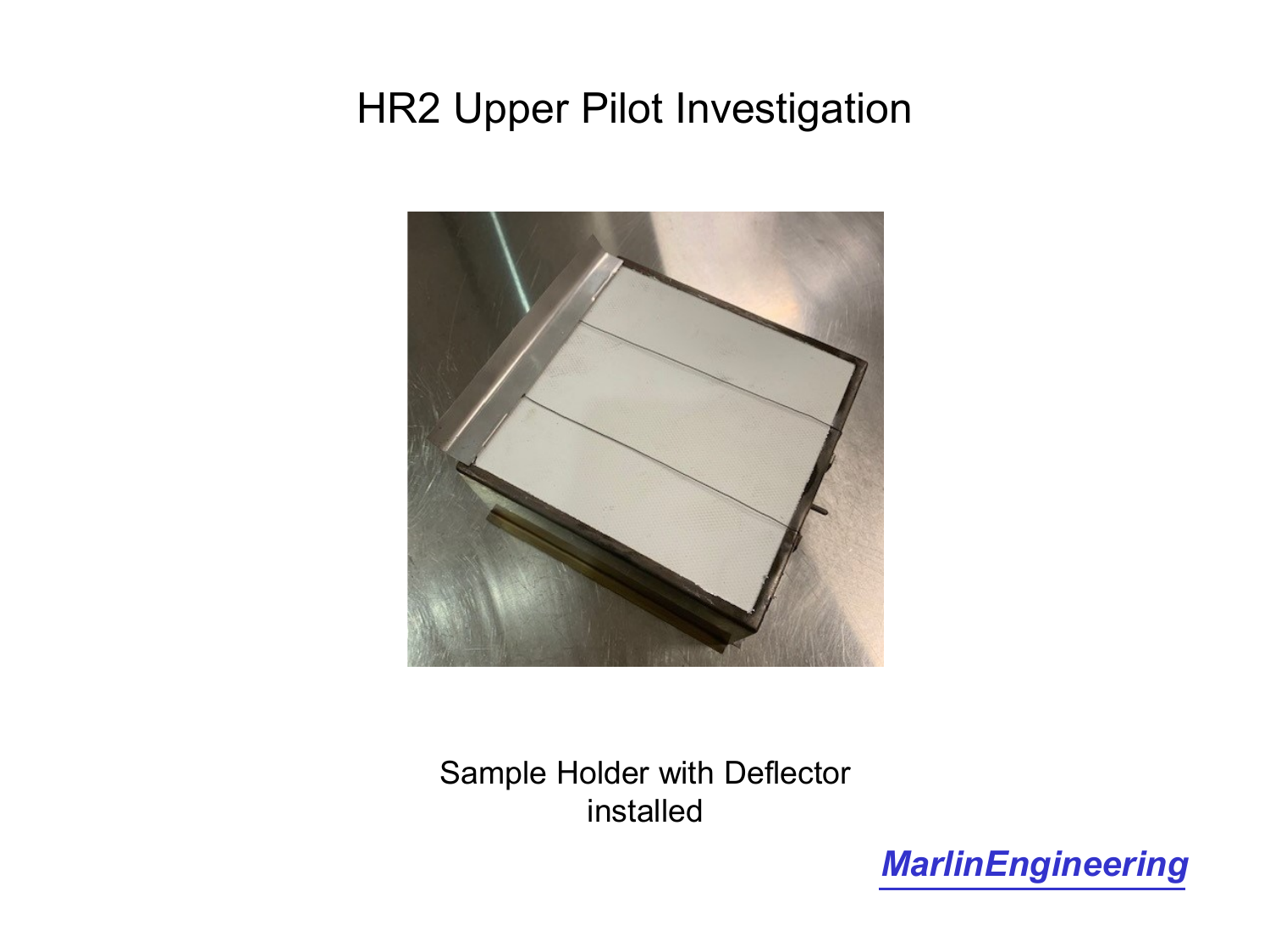

Deflector detail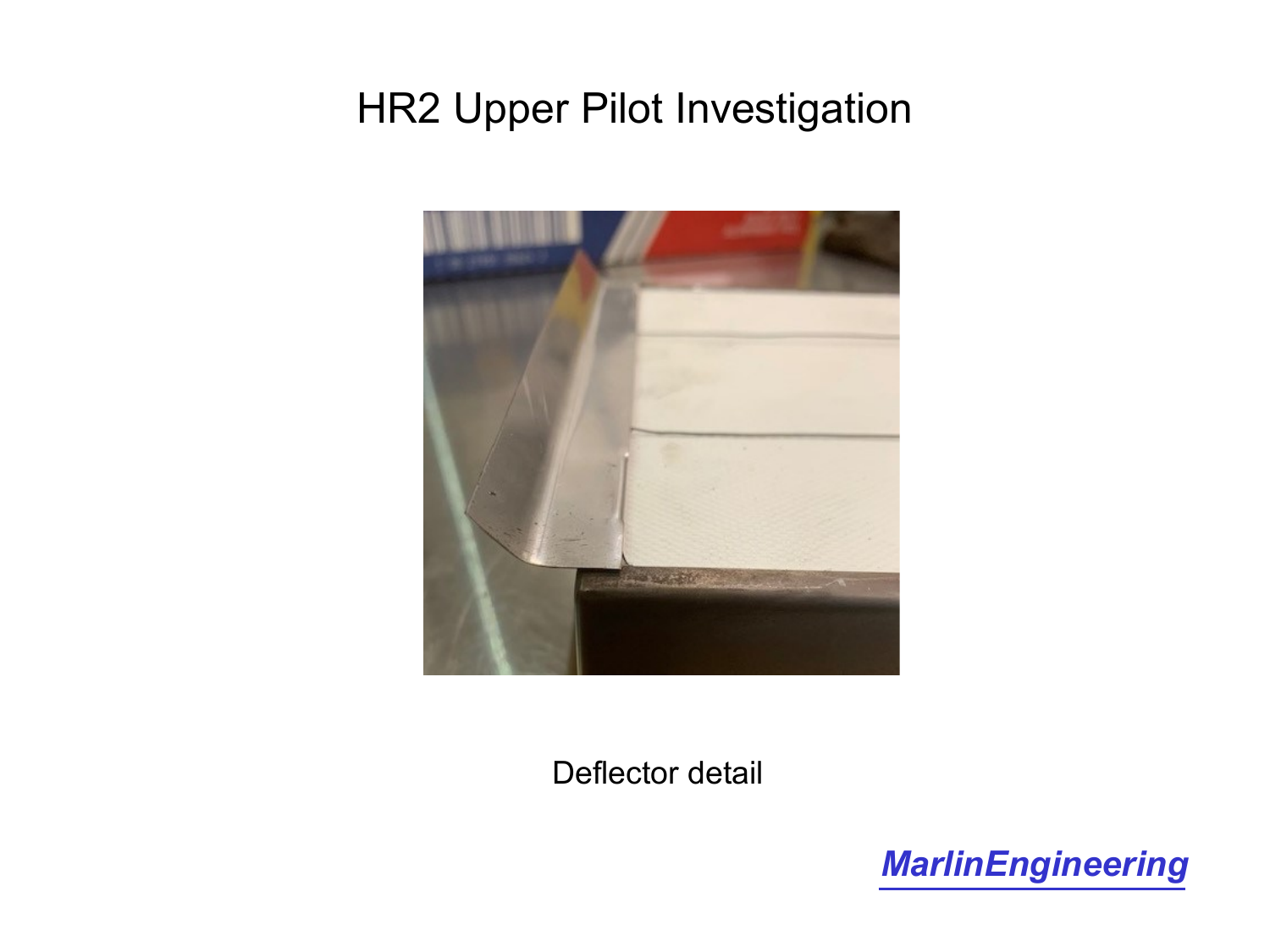Test Protocol

NAT in Everett, WA offered to allow the use of their lab for this project, and I would like to thank and recognize Lori Tatum and Mark Plough for their support.

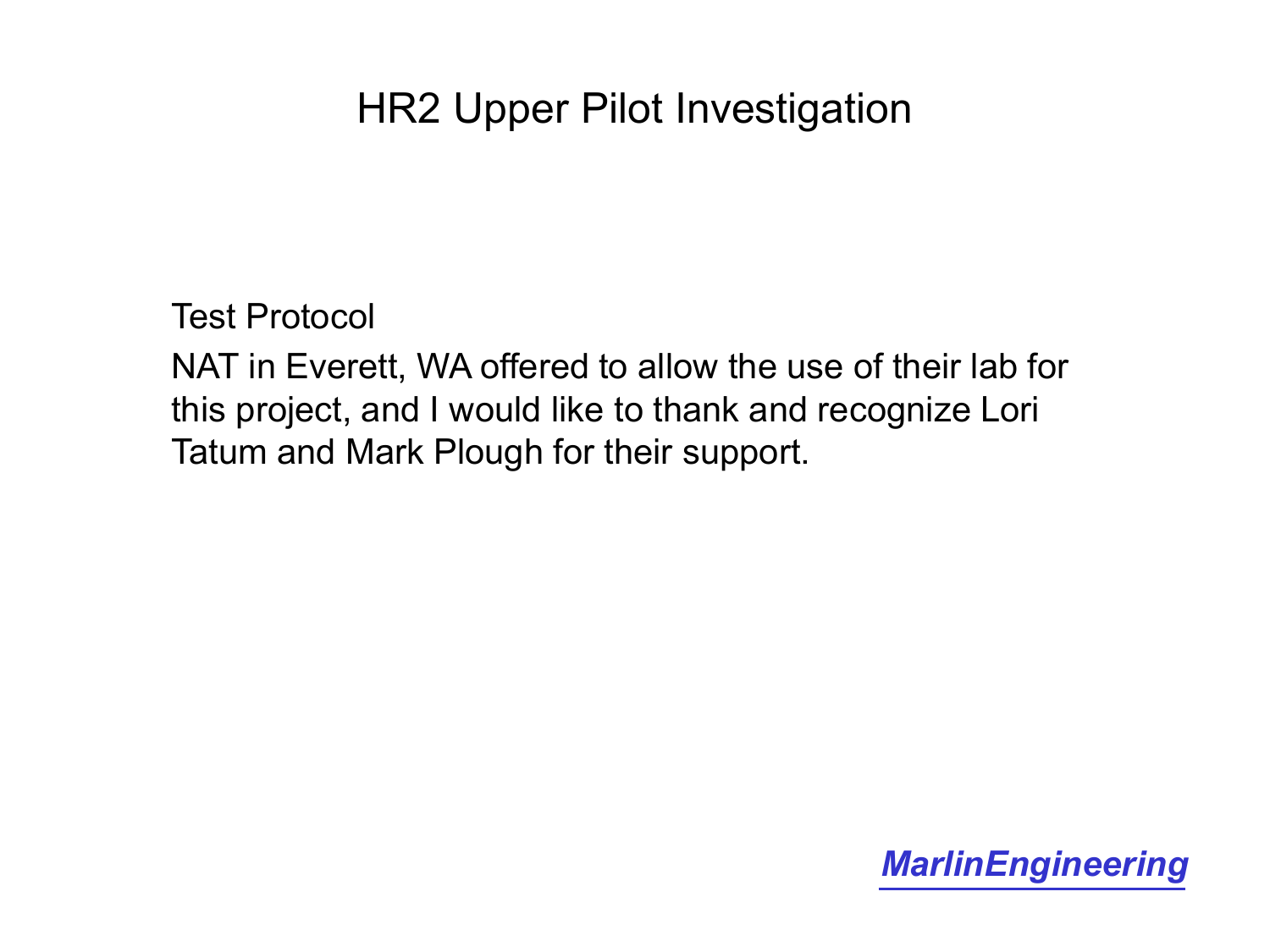Test Protocol

NAT in Everett, WA offered to allow the use of their lab for this project, and I would like to thank and recognize Lori Tatum and Mark Plough for their support.

For the initial exercise, four separate sets of tests were proposed.

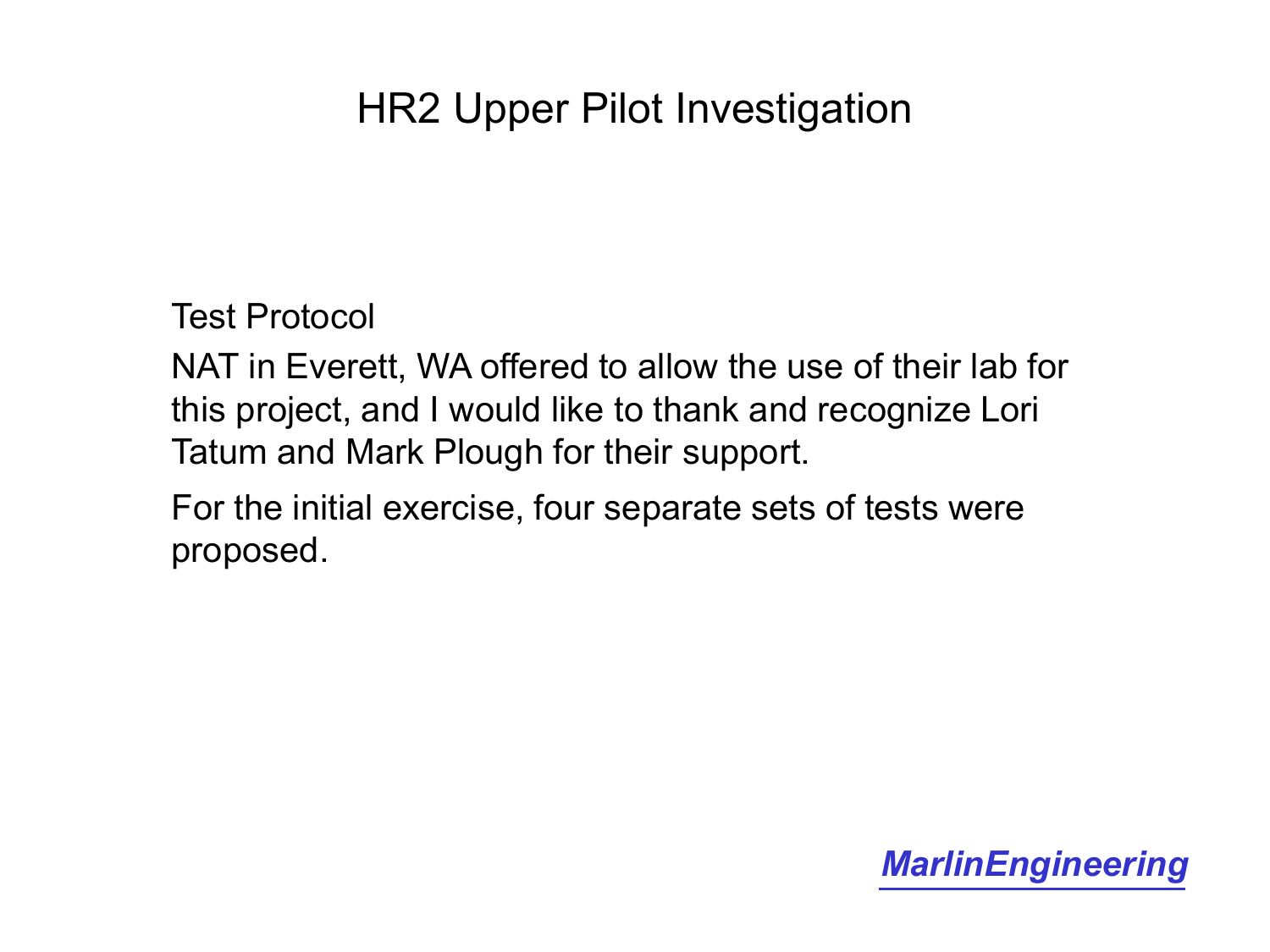Test Protocol

NAT in Everett, WA offered to allow the use of their lab for this project, and I would like to thank and recognize Lori Tatum and Mark Plough for their support.

For the initial exercise, four separate sets of tests were proposed.

Baseline sample without deflector

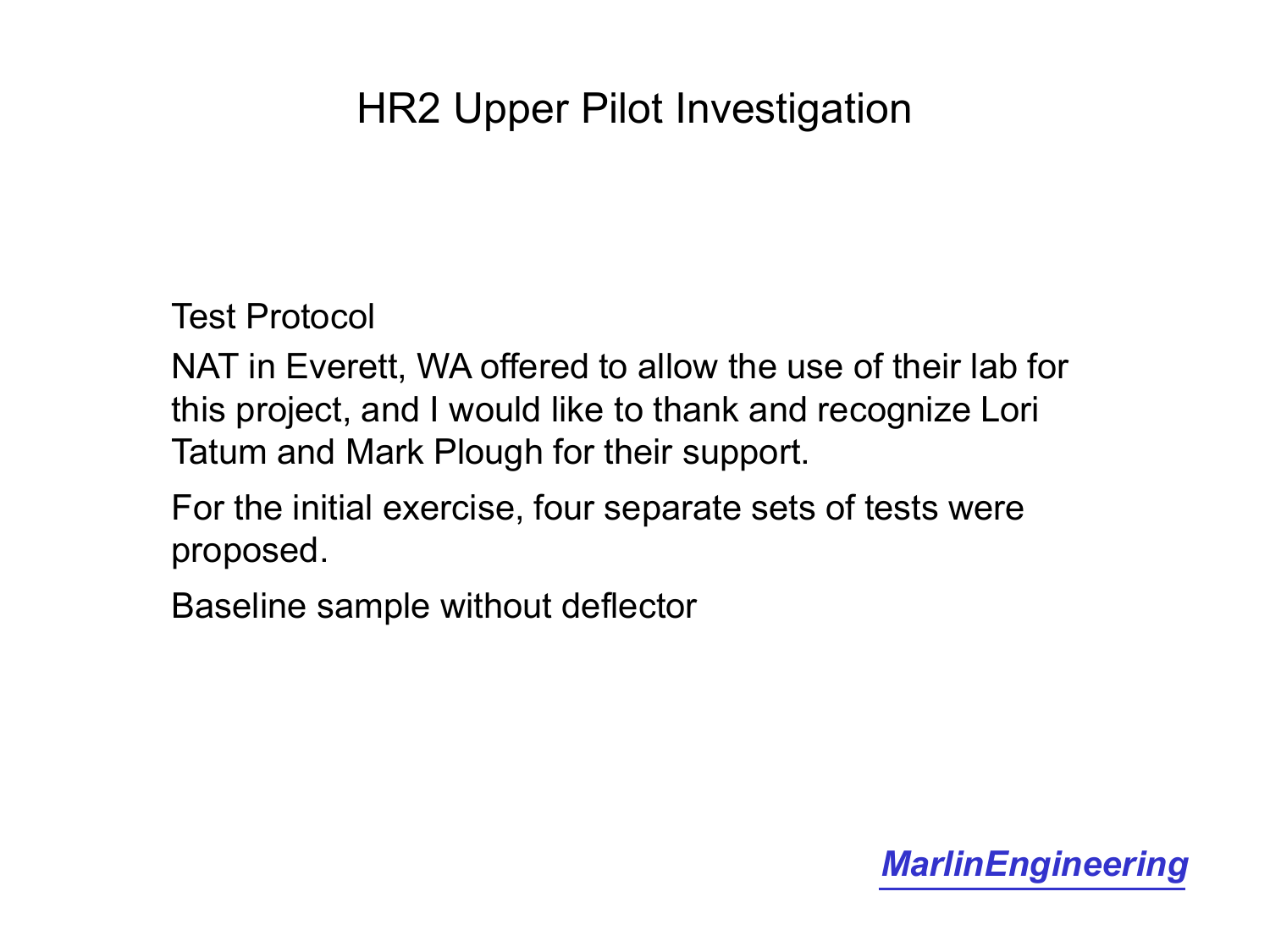Test Protocol

NAT in Everett, WA offered to allow the use of their lab for this project, and I would like to thank and recognize Lori Tatum and Mark Plough for their support.

For the initial exercise, four separate sets of tests were proposed.

Baseline sample without deflector

Baseline sample with deflector

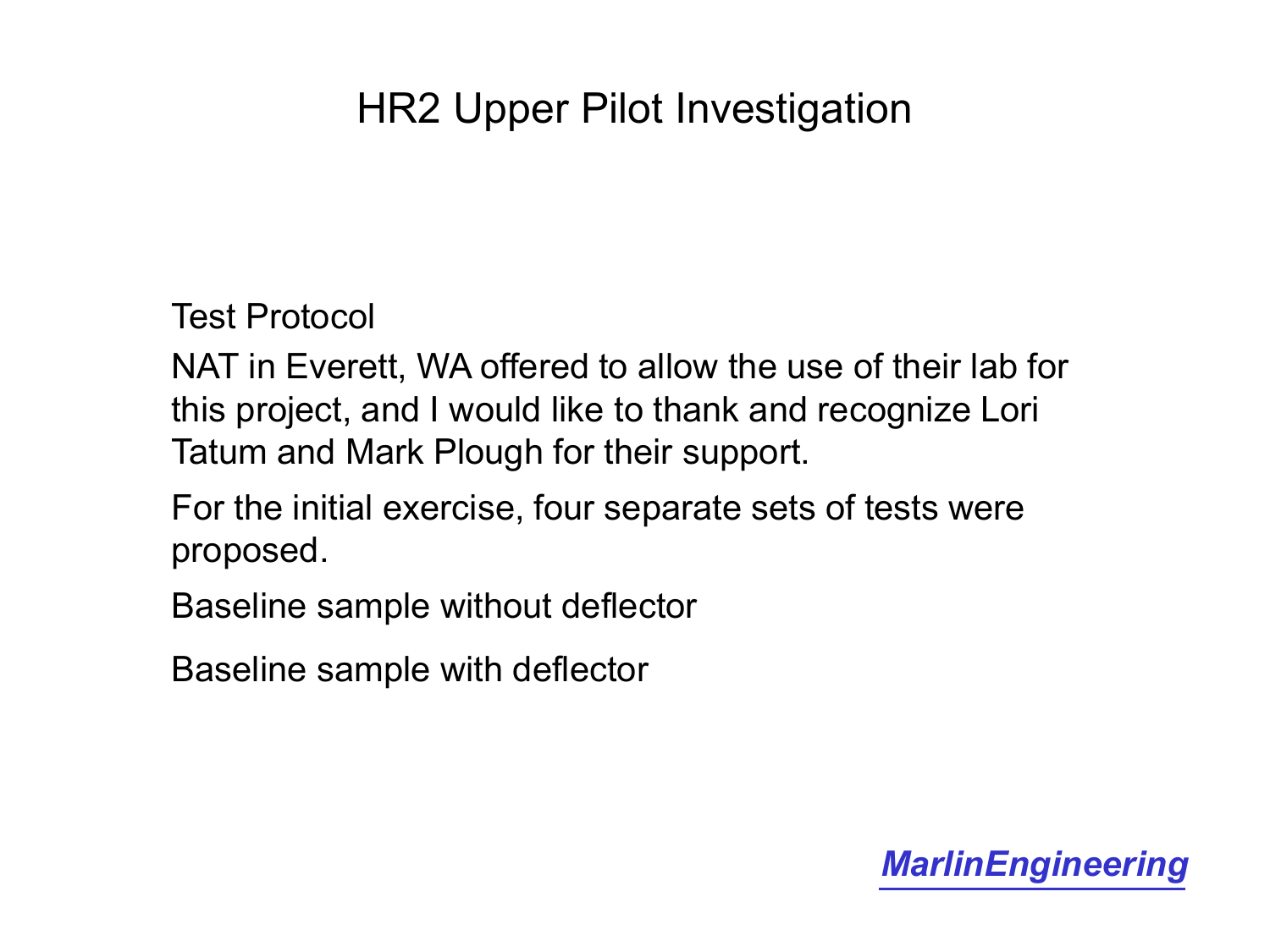Test Protocol

NAT in Everett, WA offered to allow the use of their lab for this project, and I would like to thank and recognize Lori Tatum and Mark Plough for their support.

For the initial exercise, four separate sets of tests were proposed.

Baseline sample without deflector

Baseline sample with deflector

Boeing sample without deflector

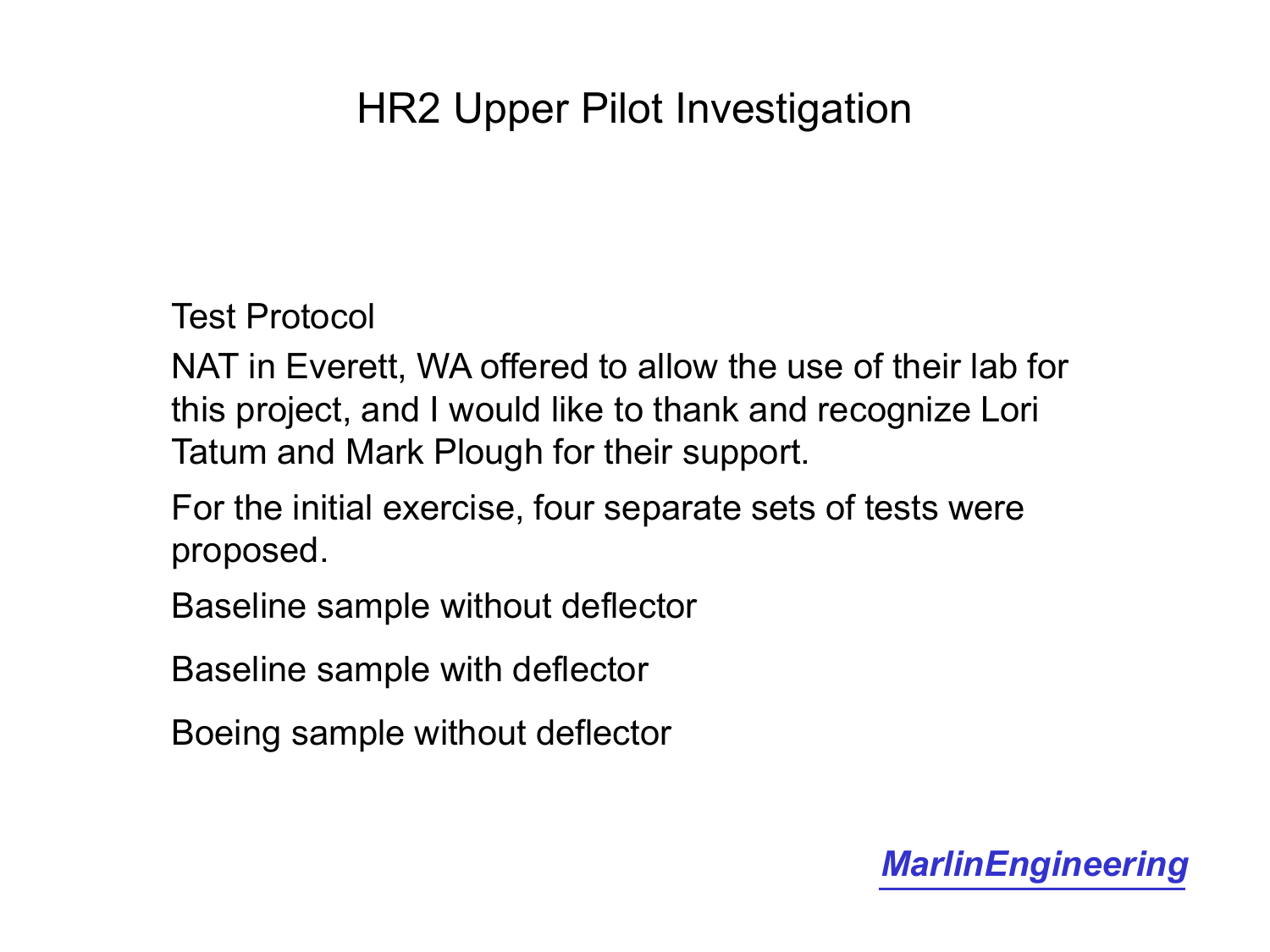Test Protocol

NAT in Everett, WA offered to allow the use of their lab for this project, and I would like to thank and recognize Lori Tatum and Mark Plough for their support.

For the initial exercise, four separate sets of tests were proposed.

Baseline sample without deflector

Baseline sample with deflector

Boeing sample without deflector

Boeing sample with deflector

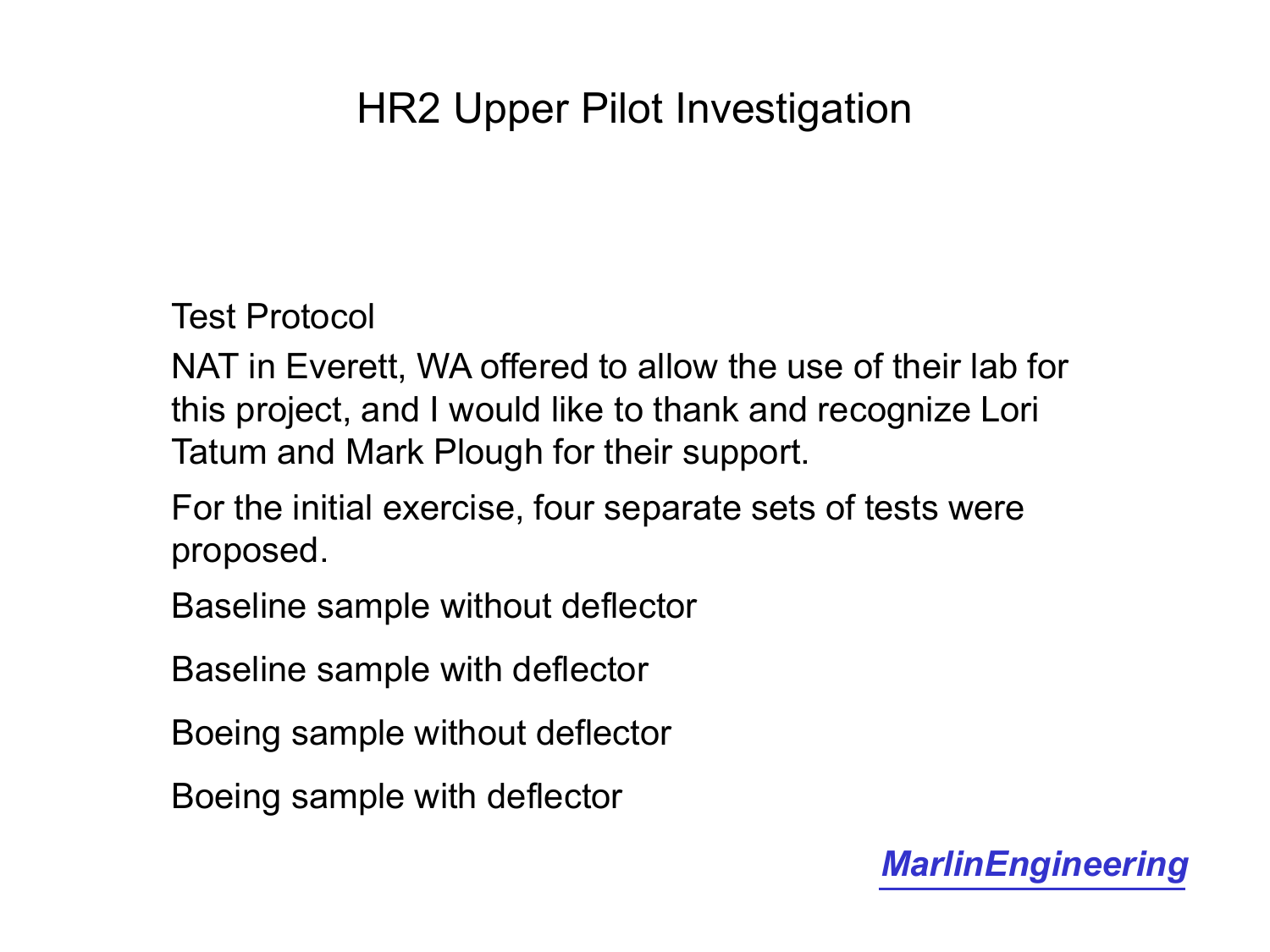Test Result Summary

All test were conducted the same day in one session

| Sample Set (5 each)      | Peak<br>(kW/m <sup>2</sup> ) | Time to<br>Peak (s) | 2 min. Total<br>$kW^*$ min/m <sup>2</sup> ) |
|--------------------------|------------------------------|---------------------|---------------------------------------------|
| Baseline, no deflector   | 42.6                         | 76                  | 48.0                                        |
| Baseline, with deflector | 39.1                         | 27                  | 39.5                                        |
| Boeing, no deflector     | 46.6                         | 18                  | 38.2                                        |
| Boeing, with deflector   | 49.0                         | 18                  | 31.1                                        |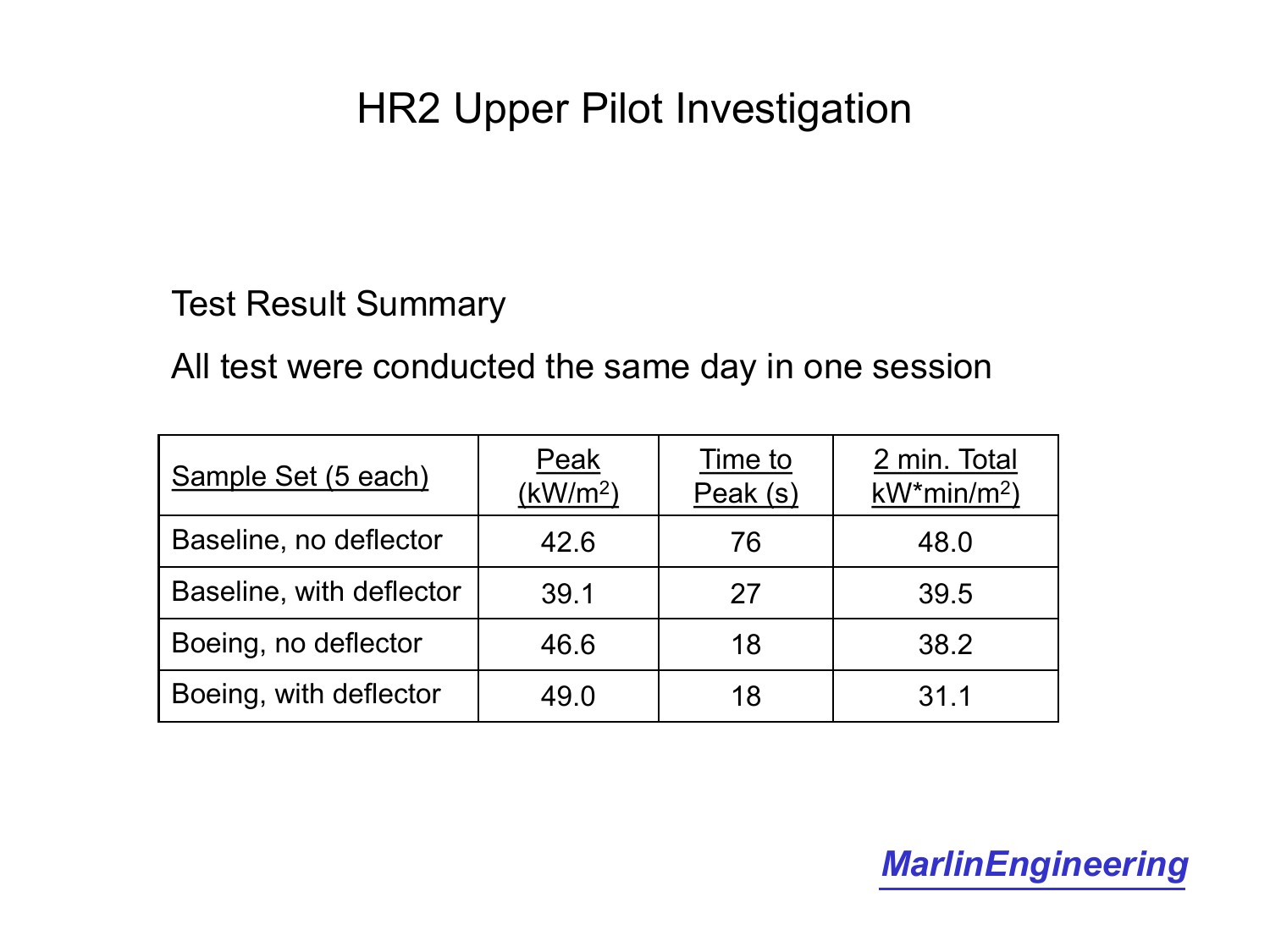#### Test Graphs

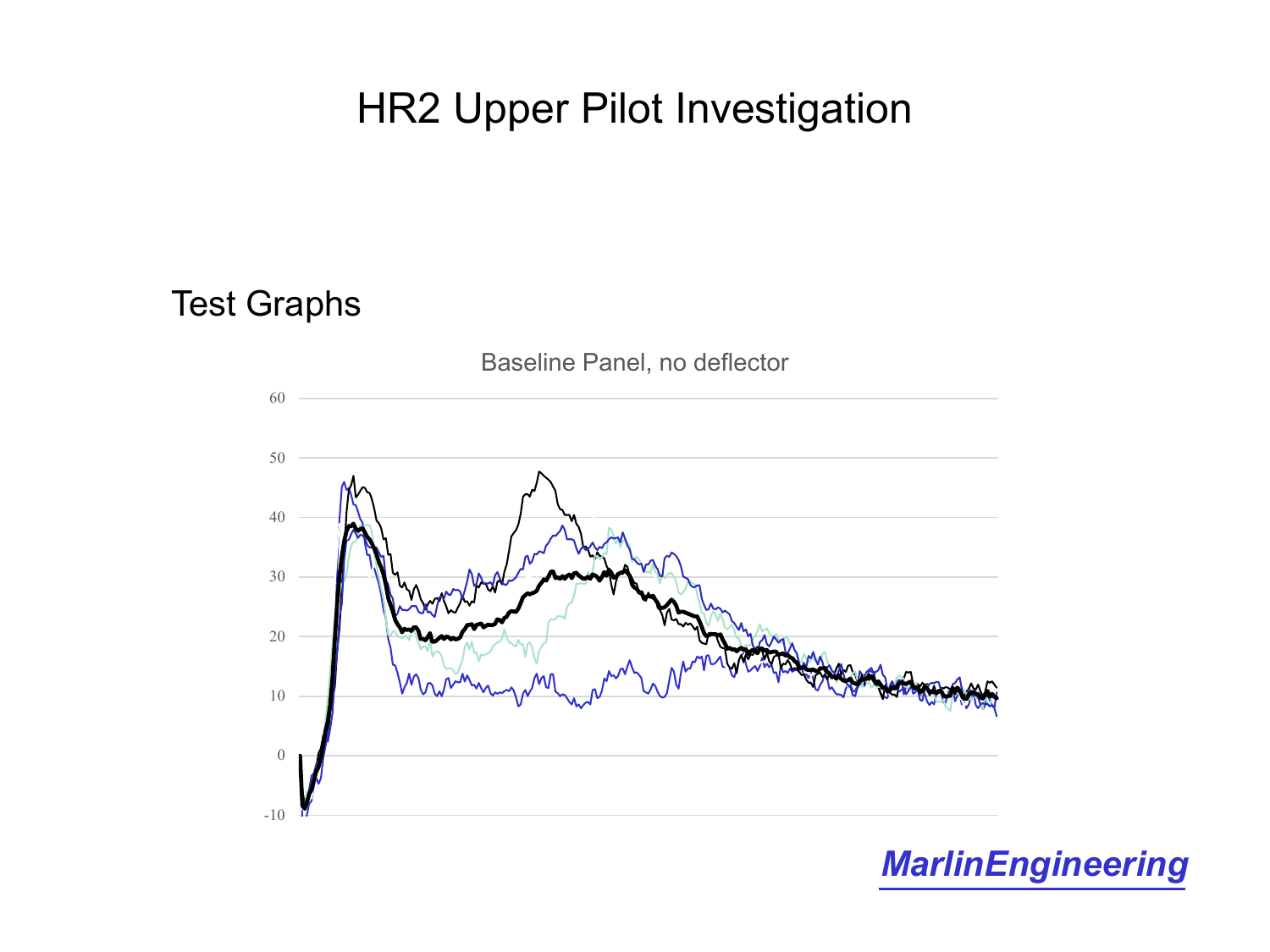#### Test Graphs

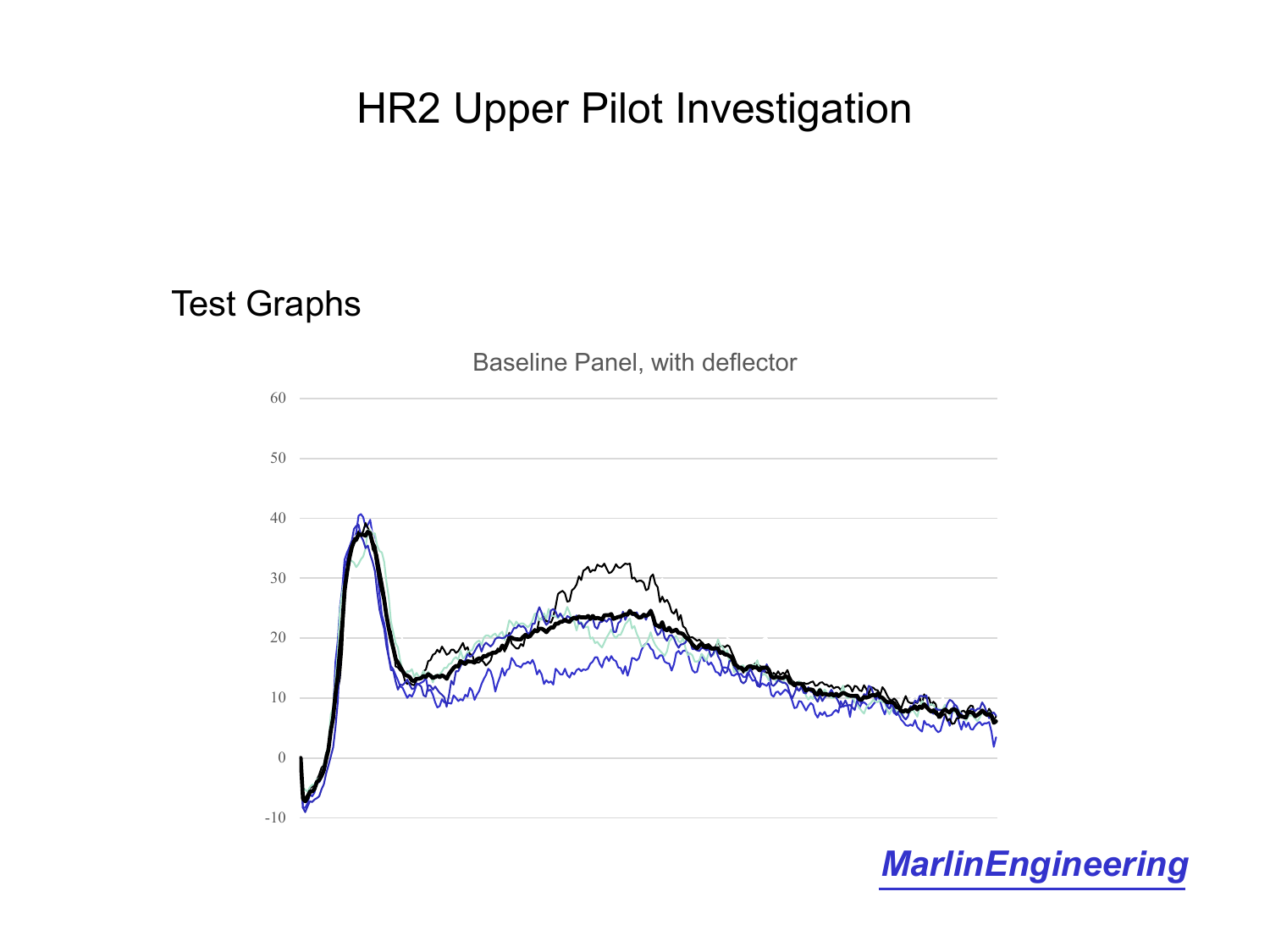#### Test Graphs

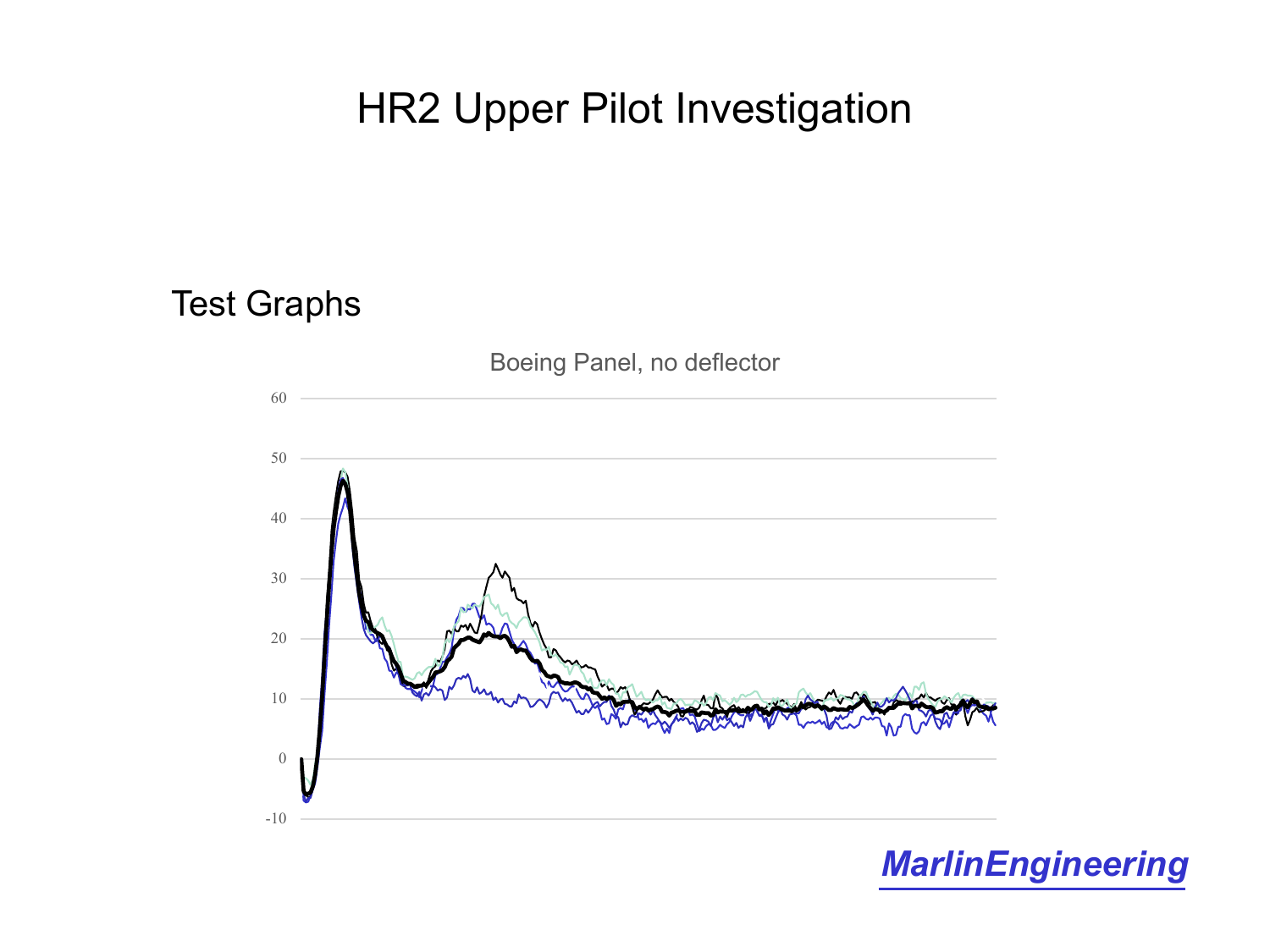#### Test Graphs

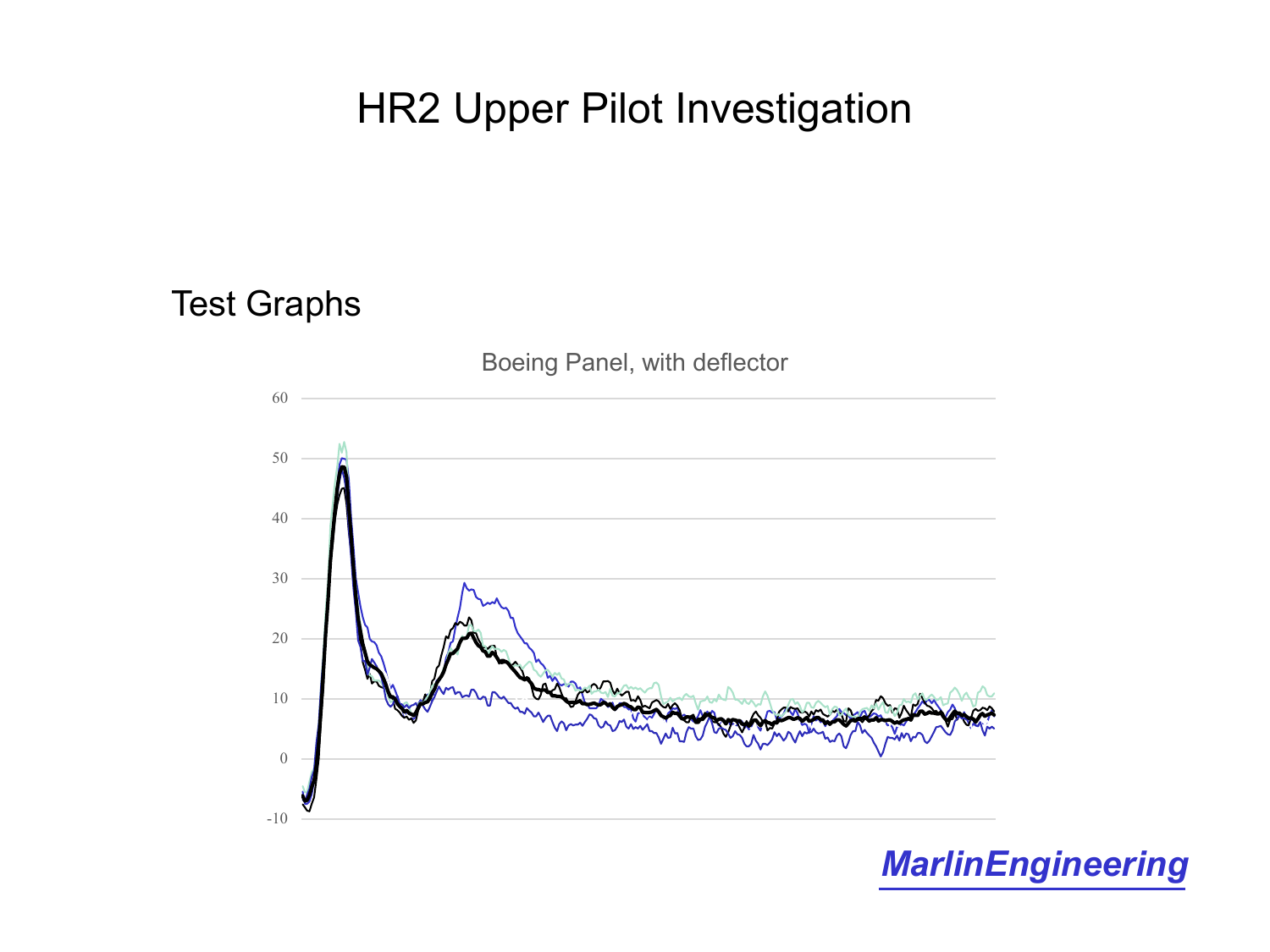Summary

The data from the baseline panels was too scattered to be of real use.

Unfortunately, none of the Boeing panels extinguished the pilot flames.

The deflector had a significant effect on both the peak and 2-minute values, particularly on the Boeing panels.

As a result, this is not the solution we were hoping for.

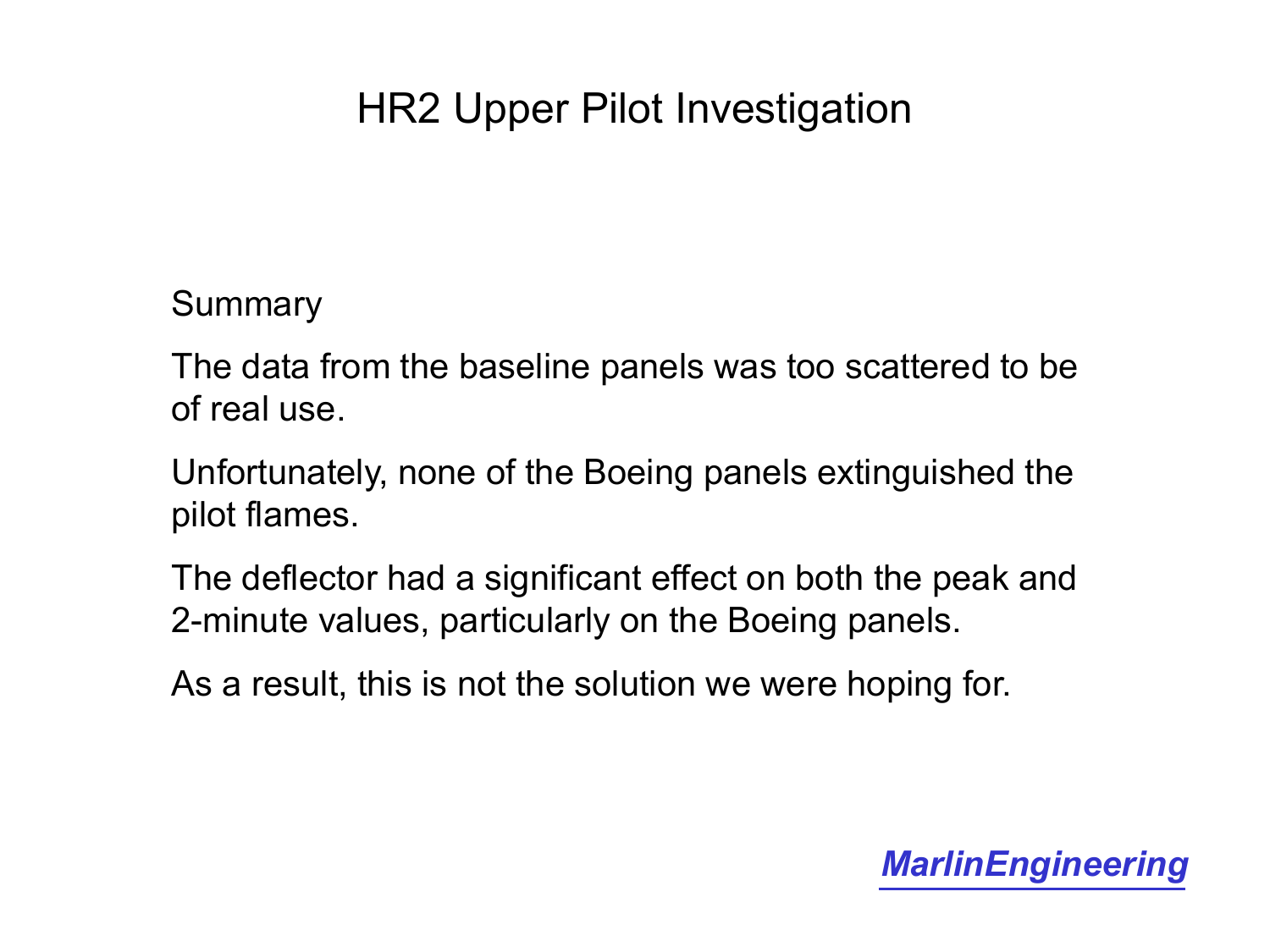Next Steps

Boeing has offered to provide more of their panels.

The plan is to try to increase the upper pilot flames on one set and to introduce a smaller foil deflector integral with the foil wrap.